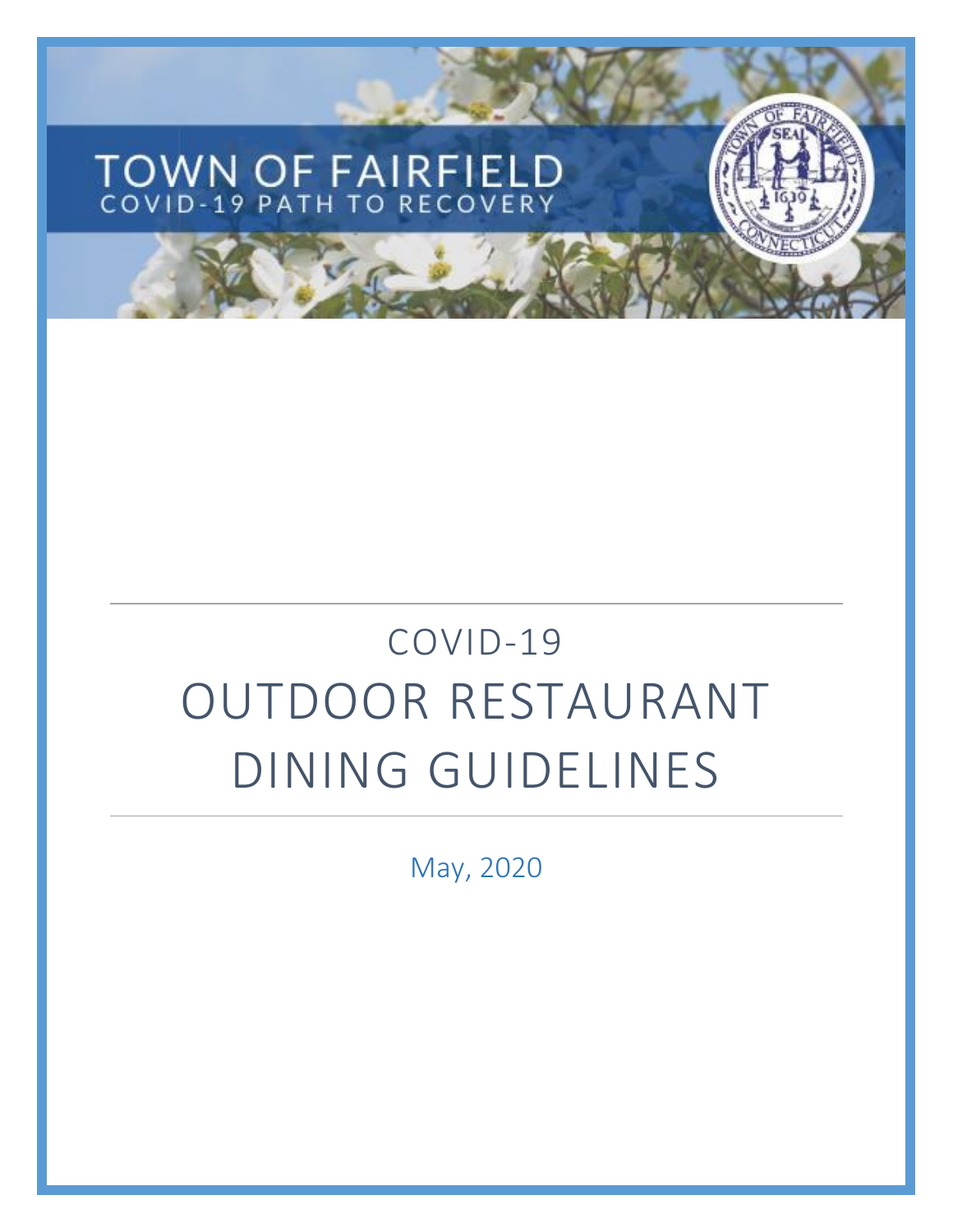## BUSINESS RE-OPENING TASK FORCE

The Town of Fairfield shares your determination to reopen your establishments and return your employees to work. To support these goals, the Town of Fairfield has established a Business Reopening Task Force. The Task Force is designed to assist businesses with their reopening and guide them in the safety protocols provided by the Public Health Department. Members of the team include the First Selectwoman and members of the Heath, Fire, Police, Zoning, Building, and Economic Development Departments. We have prepared this document to assist with expanding outdoor areas for restaurants. We now have included a streamlined process to enlarge or establish an outdoor dining area throughout the pandemic period. When restrictions for indoor dining are eased, we stand ready to work with your team to implement safety protocols for those future operations.

Our Task Force will work with you and your staff to address the many challenges ahead. We are committed to supporting your operations and return to profitability. For assistance, please contact [Mark Barnhart,](mailto:mbarnhart@fairfieldct.org) Director of Economic Development at (203) 256-3120 or for specific questions regarding the permit process.

The Town of Fairfield will be following the guidelines established by Governor Lamont in the [REOPEN Connecticut](https://portal.ct.gov/-/media/DECD/Covid_Business_Recovery/CTReopens_Restaurants_C5_V1.pdf?la=en) guidelines. The guide also contains helpful links to guide you through the reopening process. The guide can be found on the State of CT website or by clicking the link attached.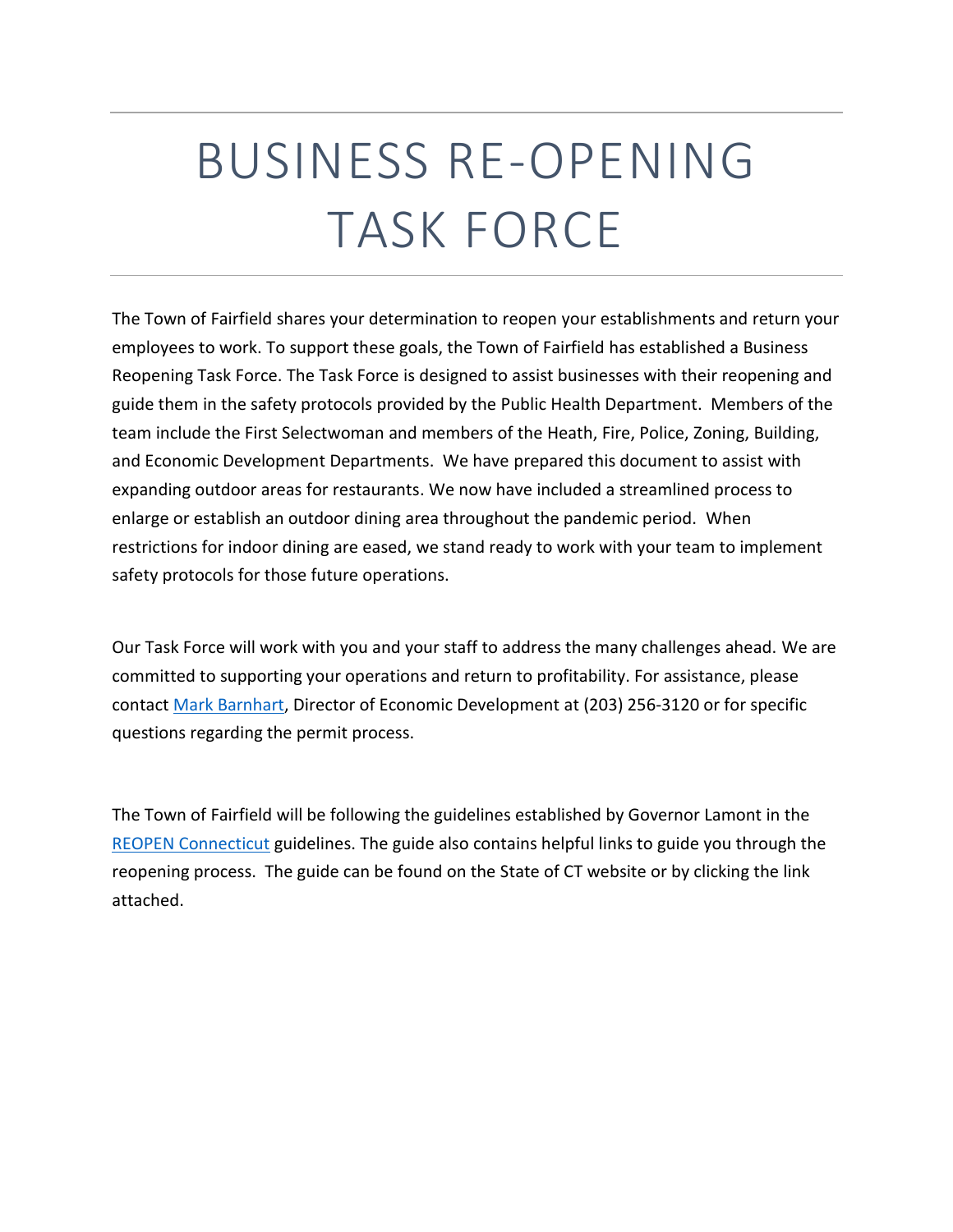### New/Expanded/Tent Outdoor Seating

#### Outdoor Seating Permit

- Expansion of a previously approved outdoor dining area or establishment of new outdoor dining requires an Outdoor Seating Permit (which can be found at the end of this document) to be approved by the Building Official, Fire Marshal, Health and Zoning Officials (ALL FEES WAIVED).
- Temporary outdoor dining permits and expansion of existing permits will be valid until full indoor dining restrictions are lifted by the State of CT.
	- o Outdoor Seating Permit MUST include:
		- **Property owner signature/authorization**
		- A site plan sketch is required with permit indicating new, expansion or tent area. Depending on circumstances a survey may be requested.
		- Outdoor dining area must be clearly delineated by railings, stanchions, or other suitable barriers and shown on the plan. No service shall be permitted outside delineated area.
		- Handicap access to and from the seating to the building, restrooms, and parking areas must be shown on the plan.

#### General

- Patio space and tents shall not block fire department access.
- Customers shall be served only when seated at tables. No standees.
- No outdoor food or beverage prep shall be permitted.
- No outside music or sound system shall be permitted.
- Social distancing must be maintained.
- No parties greater than 5.
- Outdoor area must close no later than 10:00 p.m. (Sunday-Thursday) 11:00 p.m. (Friday and Saturday)
- Must maintain clear path for pedestrians a minimum of 6'. Failure to abide by the required criteria can be cause for the Town of Fairfield to revoke the right to have outdoor seating.

Tent Requirements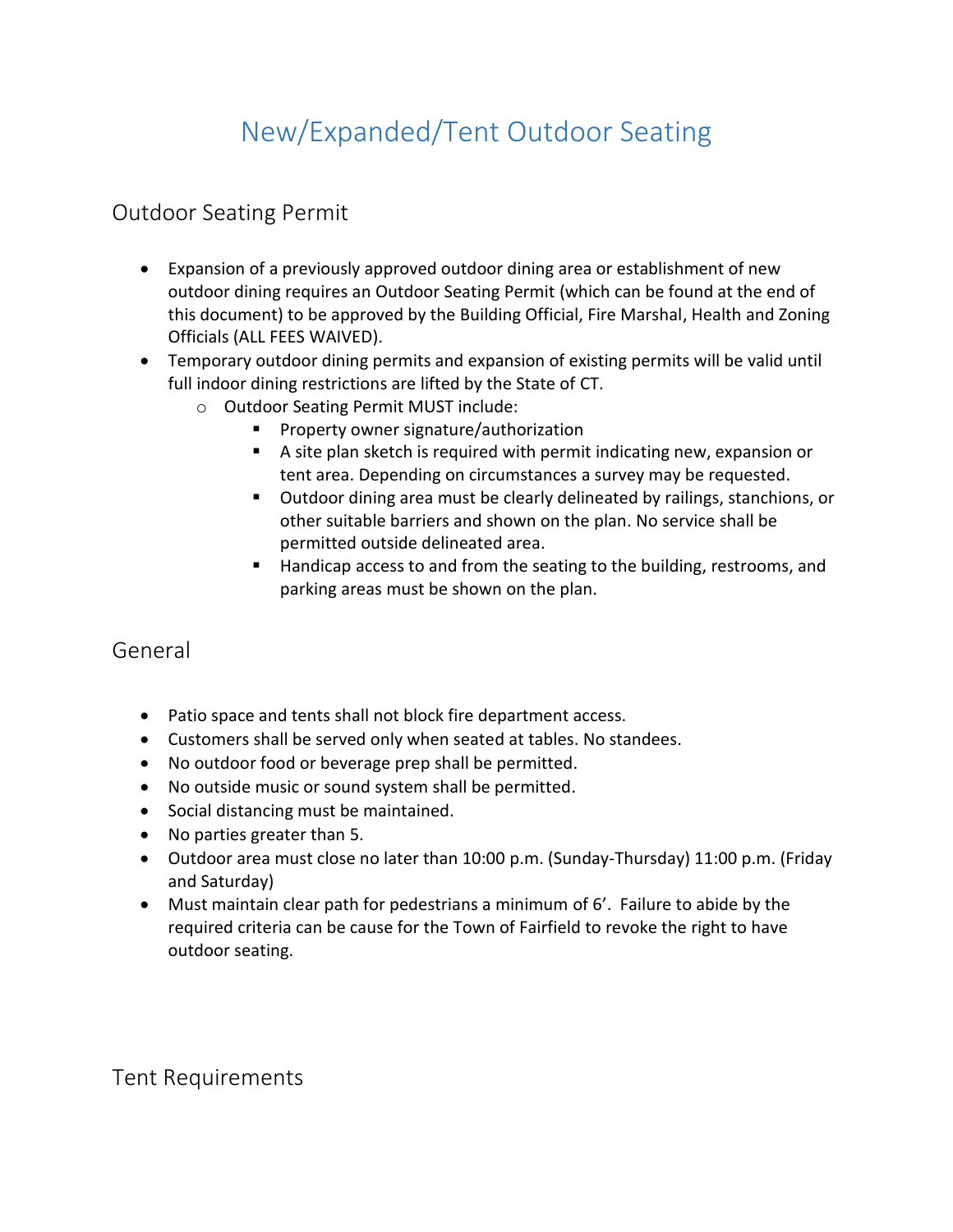- Tents of all sizes require completion of a permit. Tents over 900 sq. feet will require a physical inspection from the Office of the Fire Marshal and the Building Department prior to permit use. All tents must comply with the following:
	- o No Sides
	- o No heaters under the tent
	- o No cooking under the tent
	- o All tents up to 900 sq. ft. can only be occupied by 50 people or less
	- o Electricity is permitted with a Building Department Inspection
	- o Any tent in excess of 10,000 square feet should not be closer than 12 feet to another structure.
	- $\circ$  No smoking, fireworks or open flames of any kind shall be permitted in any tent or shelter.
	- o NO SMOKING signs shall be posted.
	- o No flammable liquids or gases (this includes LP gas) shall be brought into any tent.
	- o Fire extinguishers are required.
	- o Tents shall have at least TWO means of egress remote from each other. Means of egress shall have suitable exit indicating signs.
	- o Tents with center poles shall have them securely lashed (figure 8s) to ground driven stakes.
	- o Tents shall not be erected for more than 180 consecutive days per CSFSC 3103.5.
	- o Dining areas must be protected from vehicle traffic with an approved method (ex. Cement block/barrier) when appropriate but must not interfere with access for first responders.

### Helpful Links